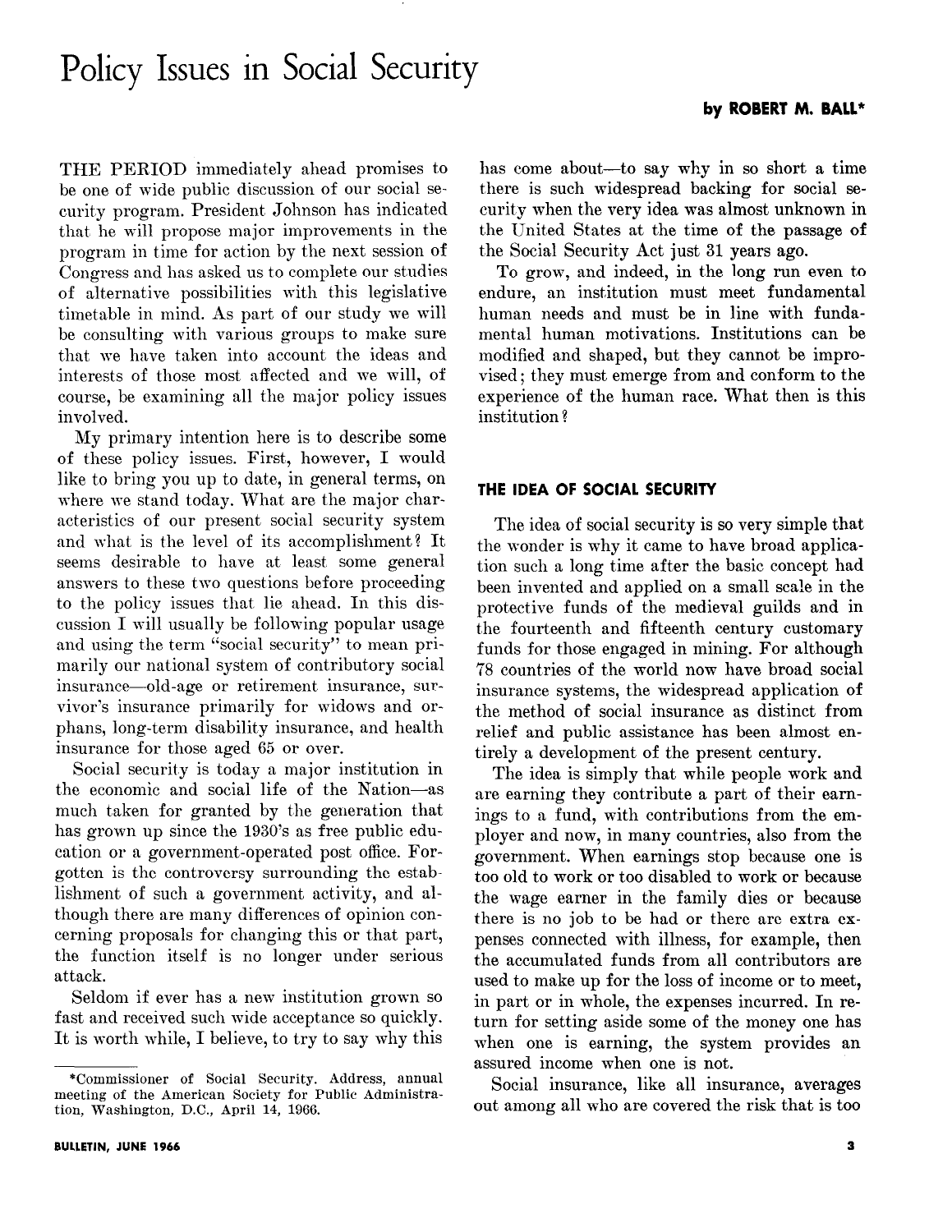much for any one individual to bear. The fact that the protection is the automatic accompaniment of a job makes practically universal protection assured. Eligibility for protection grows out of work that people do, with any savings they may accumulate on their own available over and above their social security benefits. It is thus based upon the traditional motivations of pay for work and rewards for saving.

The impact of social insurance in the lives of retired people, the disabled, and widows and orphans has been nothing short of revolutionary. But social insurance is anything but revolutionary in concept. It relies on the age-old tradition of self-help, and, like private pension plans and private insurance, is connected in people's minds with the responsible and prudent management of their own affairs.

It is the reliance of social insurance on this accepted tradition that accounts in large part for the speed with which this new institution has been incorporated into our way of life. Social insurance has brought about a sweeping social reform within the framework of an old tradition.

# SOCIAL SECURITY TODAY

The popularity of the method has meant rapid growth. Just 16 years ago, in 1950, before the first of the recent series of social security improvements, only about 25 percent of the people aged 65 and over were protected under social security and very few had any other kind of retirement coverage. Today 85 percent are protected under social security, and, if you add the number protected under the civil-service retirement and railroad retirement systems, 90 percent of the present aged have pensions they can count on under programs of the Federal Government, based upon their work and contributions and paid without a test of need. If we look at those who became 65 last yea:, instead of at all the aged, 92 percent were eligible for social security benefits and about 97 percent were protected under one of these three Federal retirement systems. The problem of universal protection, then, is just about solved-an amazing accomplishment for a 15-year period.

About 80 million earners contributed to social security last year, and people in one of the latest groups to be brought in-self-employed doctorsare filing their first social security returns with

their income tax this week. Tips were also covered for the first time by the 1965 amendments. For the very last group left out-the Federal employees—the President has recommended a transfer of credit plan that, in effect, guarantees Federal civilian employees social security or equivalent protection, regardless of movement back and forth into private industry. Today better than 9 out of every 10 mothers and children are protected against the risk of loss of income from the death of the family breadwinner. The survivorship protection of the program alone had a face value of about, \$700 billion as of the first of the year.

Some 21 million men, women, and children-1 out of every 9 persons in the country-are receiving monthly social security benefits. The beneficiaries include about 14 million retired workers and dependents of retired workers, nearly 2 million disabled workers and dependents of such workers, and about 5 million survivors of deceased workers. Social security cash benefit payments will amount to \$20 billion this year.

Virtually all of the 19 million people who will be aged 65 and over on July 1,1966, when the new health insurance plan enacted last year goes into effect, will be eligible for basic hospital benefits. As of mid-April, 88 percent have elected to participate in the voluntary supplementary medical insurance plan. About 1 million, or 5 percent of those eligible, have notified us of their decision not, to elect the medical insurance protection. With the extension of the deadline we expect that some of this 1 million will change their minds and applications will come in by May 31 from some of the 1.3 million or 7 percent not yet heard from.

As social insurance has expanded over the years, it has taken over much of the load that had been carried by aid to families dependent with children and old-age assistance. The number of orphans under age 18 getting survivor benefits under social security increased from 18,000 in June 1940 to about 1.8 million at the beginning of 1966. In the same period the number of orphans getting payments under aid to families with dependent children dropped from 34'7,000 to an estimated 165,000. Actually, the program of aid to families with dependent children as a whole has grown because its scope has been broadened and the population served has grown, but today only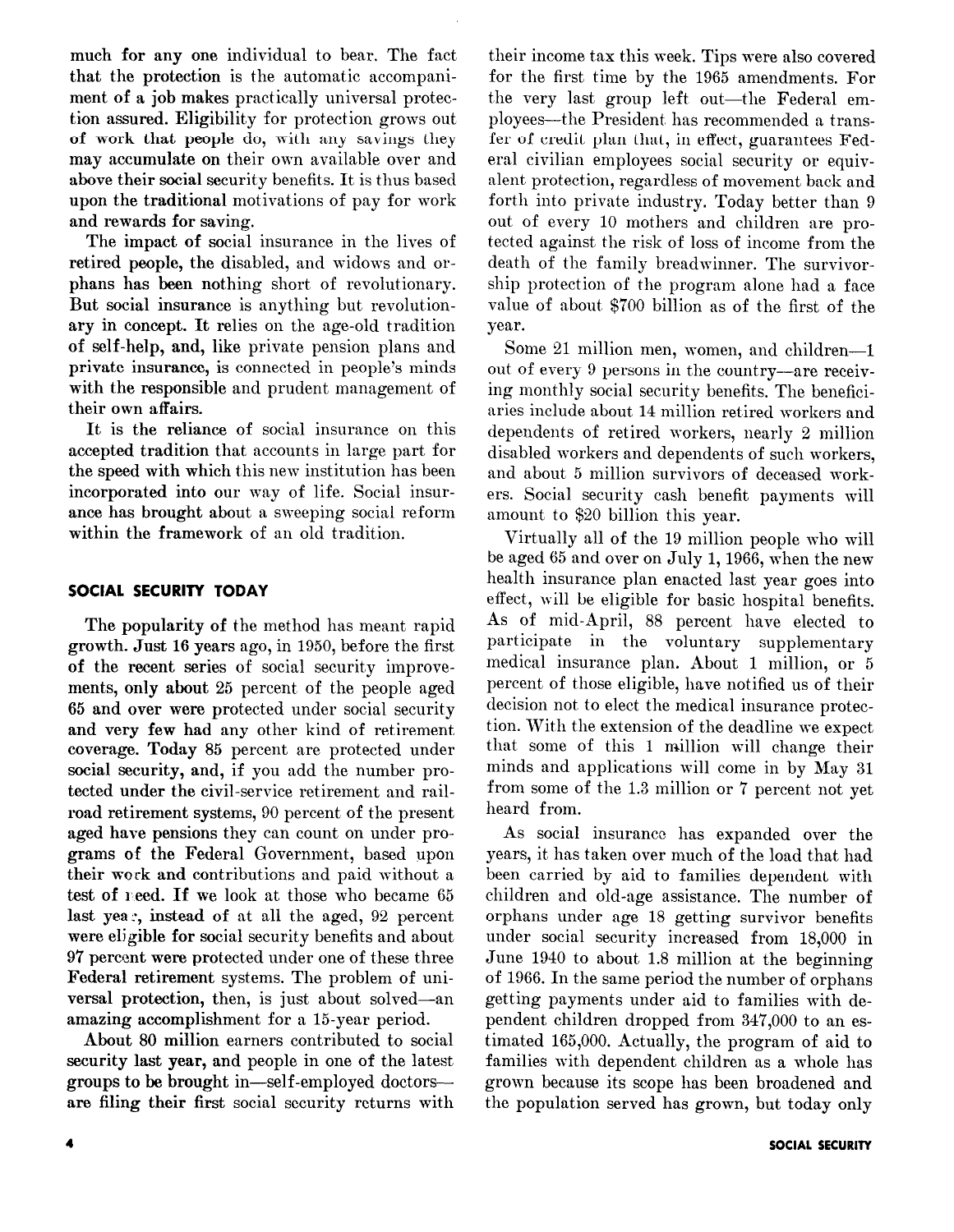a small proportion of orphans are on the assistance rolls. Since 1950 the percentage of the older population getting old-age assistance has been cut about in half, dropping from 22 percent to 11 percent.

The insurance program does much more, though, than reduce the need for assistance. Social insurance in this country has taken a form that has made it not just a program for low-income people but rather a universal retirement system supplemented with disability and survivorship protection and now health insurance for persons aged 65 or over. Those covered are not only the low-wage earners, who in Europe were the group for whom social insurance was first designed, but also farm owners, self-employed business men, professional people, s'upervisory and executive staff, and skilled and high-paid labor. As well as being designed to prevent poverty, then, the system has the same objectives as any retirement system. And like any retirement system, it is aimed at helping people to live in retirement at levels above a minimum subsistence. It does this partly by paying a variable benefit based on past earnings, and partly because the program is designed so that people who save on their own can add their savings to their social security benefits.

Actually, social security is the only retirement system for over 80 percent of the beneficiaries, and the combination of social security and a supplementary pension plan is the retirement system for the rest. Even for the latter, though, it is important to remember that social security usually accounts for more than half of the total pension. Over the next 25 years this figure might change to 72-75 percent and 25-30 percent.

It is highly desirable, I believe, that social security continue its role as a retirement system for earners at all income levels and not be transformed into one designed exclusively for poor people. Both types of programs are needed, of course. But the continued reliance on social security as the plan supplying the major part of retirement income has many advantages, particularly in terms of assuring the security of the pension and of facilitating the mobility of labor, over counting on private pensions to play a larger and larger role.

Several analysts, ignoring the retirement system functions of social security, have recently evaluated its role as if its entire purpose were to keep people out of poverty. This is an important objective of social security, but it is not the whole story. About three-fourths of the aged who get social security benefits either are in the poverty group, strictly defined, or would be if it were not for social security. But payments to the other fourth, most of whom have low incomes even though above the poverty level, are not the result of clumsy design. Judged as the retirement system it is, social security properly contributes to the income security of higher paid earners and to those who can be expected to have savings. It is true that public assistance or a negative income tax, or any system of paying money to people who demonstrate they don't have enough, by definition would do a better job of getting money to only the very poor, but why would we want to limit our economic security objectives to such a goal! A "minimum income for all" might have been a stirring objective when it was proposed by Sidney and Beatrice Webb about 1910, but we can do much better than that in the United States in 1966.

# THE LEVEL OF BENEFITS

This, then, is the nature of our social security system today. What should be done to improve it? The President, when signing the bill extending the deadline for signing up for Medicare, emphasized the most pressing need when he spoke about making social security benefits more adequate. Social security benefit amounts are virtually the sole reliance of half the beneficiaries and the major reliance of just about all. The adequacy of these benefits, therefore, is the key fact in determining how well people will be able to get along in retirement, and the same is true for widows and orphans and the disabled. Yet improvements in cash benefits in recent years have not quite kept the benefits up to date in terms of purchasing power. The 7-percent increase last year fell slightly short of restoring the 1958 purchasing power of the benefits, and the 1958 increase of about 7 percent also fell slightly short of restoring the 1954 level. This means that those on the rolls throughout this period have not shared in the rising level of living of the rest of us, and, of course, the benefits were low to begin with, even in terms of the 1954 standard of living.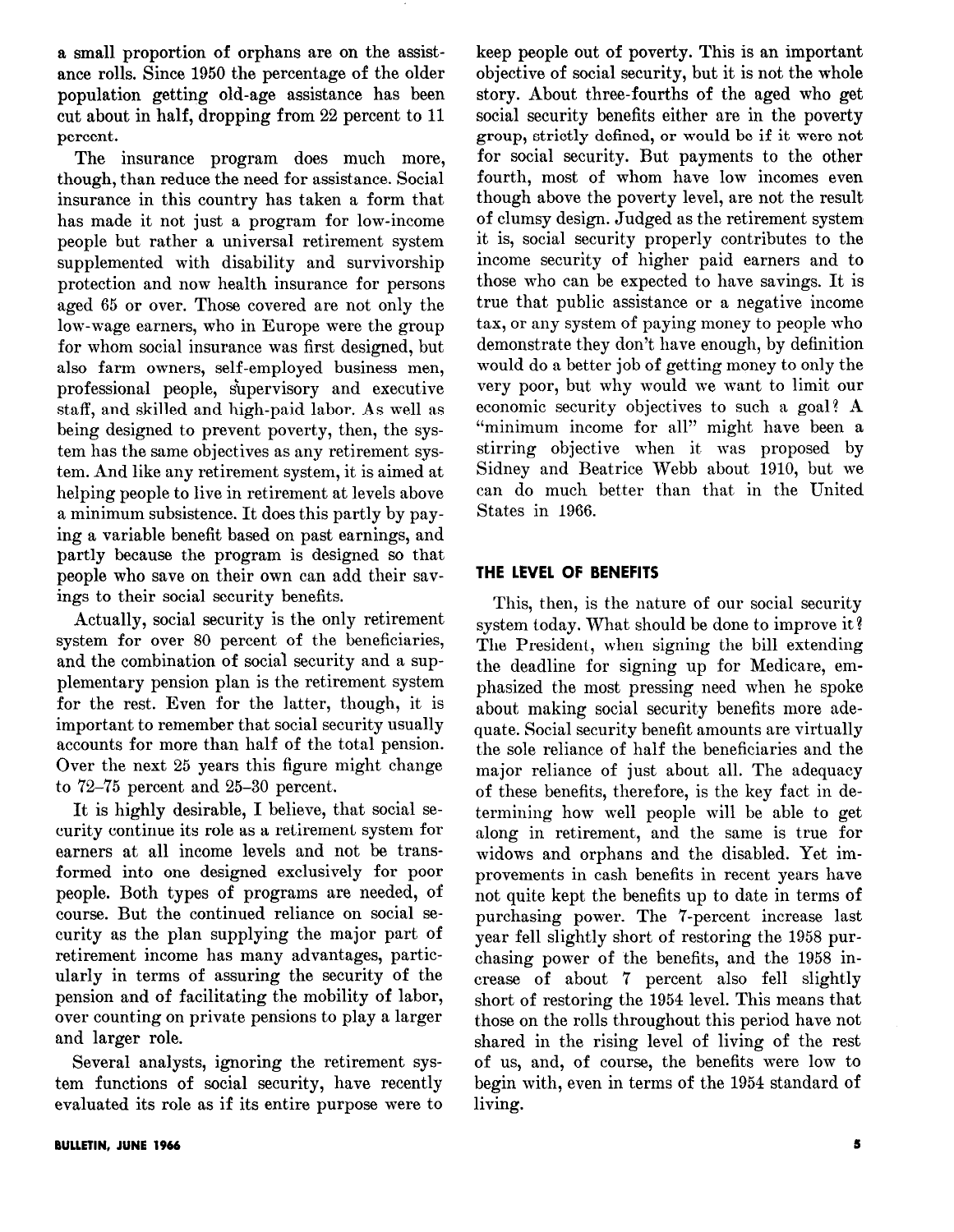It is true that for most of those who have not yet retired and who will be working under the program for a longer period of time, the recent amendments will result in a considerable increase in benefit levels. Earnings up to \$6,600, instead of \$4,800, are now counted for benefit purposes, and as wages rise so will future benefits. Ultimately the maximum benefit for a worker will be \$168 instead of the \$135.90 maximum today. For a couple, the maximum will be \$252 a month instead of the present maximum of \$203.90.

For the man who regularly earns average wages--about \$5,600 a year-the benefit in the future for himself and his wife will be about \$225 a month or about 50 percent of earnings, and for the one who earns regularly at the level of the Federal minimum wage-amounting to about \$2,600 a year-the benefit for the couple will be about \$140 a month or about two-thirds of previous earnings.

These amounts need to be increased. It. cannot be assumed that retired workers who earned only minimum wages have significant assets or income from other sources; the benefit for such retired workers is usually all they have to live on. For the worker who is under the social security program full time and who has earned only minimum or near minimum wages, our objective should certainly be to pay amounts above the minimum standards we have been using to measure the poverty line. In our studies we have set these minimum standards now at about \$155 a month for elderly couples or about 10 percent more than the benefits payable to the steady worker and his wife earning the Federal minimum wage. Single people are somewhat worse off in relation to the poverty standard-as, also, are those who do not work regularly under the system.

Thus the first order of priority is an increase in benefit levels, and I would say that increase is needed throughout the whole range of covered earnings and not just for those earning minimum amounts. A *general* benefit increase is necessary if the program is to continue in its role as a useful retirement system for workers with average and above-average earnings as well as those at the minimum.

There are other policy issues, too, in the area of benefit amount. We are concerned about the low amounts of some of the actuarially reduced benefits payable under present law to those who claim benefits before 65. More than half the men awarded retirement benefits in 1965 are getting reduced benefits because they came on the rolls before age 65, and their benefits are, on the average, much lower than the benefit amounts payable to men who came on the rolls at age 65 or after. For the former, the average is about \$78 a month, compared with about \$107 a month for the latter.

### AUTOMATIC ADJUSTMENT OF BENEFITS

In addition to the need for improving the adequacy of social security benefits as initially awarded, there is also the question of keeping the benefits up to date once they have been determined. Many people are on the benefit rolls for 15 or 20 years, or even longer, after entitlement. Both the civil-service retirement system and the military retirement system now include provisions to automatically adjust benefits to increases in the cost of living. Certainly such a provision should also be considered for the social security system.

Automatic adjustment of social security benefits to changes in price levels could be provided for without increases in the contribution rates that underlie the financing of the system. As wages rise, additional contribution income becomes available to the system and, because wage levels rise faster than price levels, the additional income would be more than sufficient to pay for adjustment of benefits to changes in price levelsprovided that, from time to time, the contribution and benefit base is increased as earnings levels rise.

A more adequate, though more costly, adjustment would be one to keep benefit amounts in line with earnings levels. Such an adjustment would result in the automatic sharing by retired people in the increasing productivity of the American economy and the consequent rise in the community standard of living. Several European countries have provisions in their social insurance systems that update the earnings of the beneficiary at the time he first comes on the benefit rolls to reflect changes in wages over his working lifetime. These provisions maintain the differentials between higher- and lower-paid workers but adjust the average of earnings on which the individual's benefit is based to take account of increases in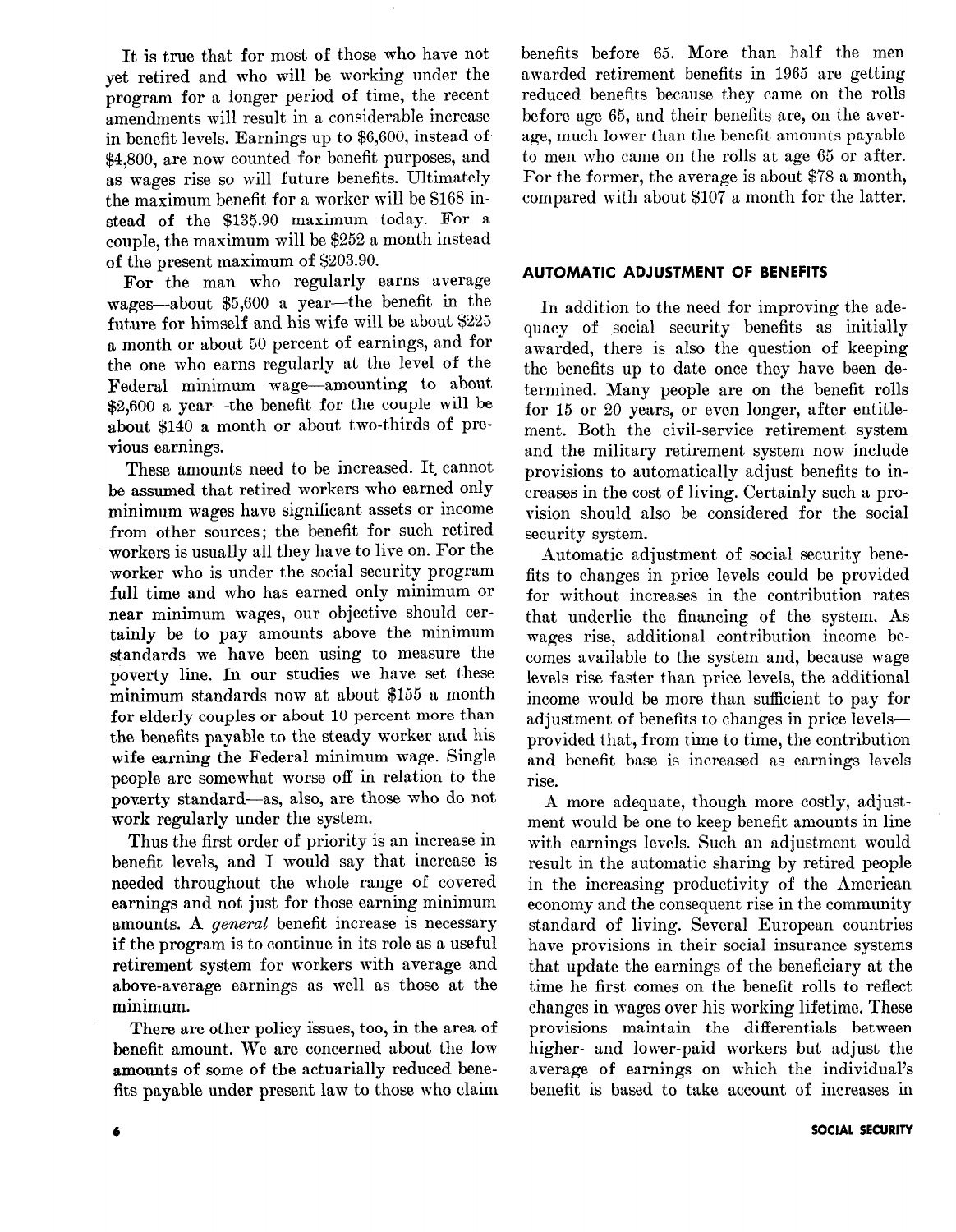wage levels generally. Thus, the benefits when first awarded reflect the beneficiary's relative position in the economy in terms of current standards of living. Subsequent benefit. adjustments are then related to changes in wage levels after his retirement.

Such an automatic adjustment to wages would, of course, require more financing than adjustment to prices. Afiother disadvantage of a system that automatically adjusts benefits to wages is that the benefit structure may tend to become rigidly straitjacketed in the original form in which it was developed. Under a plan for automatically adjusting benefits to earnings levels, all of the gain to the system from the increases in earnings would necessarily be distributed over the beneficiary population in strict proportion to the benefits  $\alpha$  already payable. Otherwise, they might have been distributed in a different manner-for instance, to increase benefits payable to people who come on the rolls before age 65 relatively more than those payable to people who come on after that age.

One possible in-between position is to relate benefits to recent wages before retirement, as the civil-service retirement system tends to do by relating benefits to the average salary over the 5 highest years, and then keep up to date with prices for those on the benefit rolls.

# ADJUSTING THE CONTRIBUTION AND BENEFIT BASE

In conjunction with an increase in benefit levels, an increase in the contribution and benefit base-the maximum amount of annual earnings that is taxed and counted for benefit purposesshould also be considered. Congress has made periodic adjustments in the contribution and benefit base sufficient to keep it approximately in line with the \$3,600 figure adopted in 1950, but the maximum has not been adjusted to anywhere near the degree needed to keep up with the rise in earnings since the beginning of the program. If the base were to be restored to a figure comparable to the \$3,000 figure provided in 1935, it would have to be raised to about \$15,000.

If the protection provided by the social security program is not to deteriorate, this contribution and benefit base must rise as earnings levels rise.

To the extent that the base does not keep up with increased earnings, a larger and larger proportion of workers have earnings above the base, and a smaller and smaller proportion of workers get benefits related to their full earnings. Eventually the program would pay to almost everyone a benefit unrelated to his previous earnings because almost everyone would have had earnings above the limit ser by the base. Keeping this base up to date is the factor that determines how much of the job of providing retirement security is to be done by social security and how much of the job is to be either left undone or left only partially done by private pension plans.

Failure to raise the base as earnings levels rise also limits seriously the ability of the program to respond to new and emerging needs because it weakens the financing of the program: a smaller and smaller proportion of the Nation's payrolls is subject to social security contributions. The effect of this decrease in the proportion of total earnings that is taxable is that the tax rates have to be higher to finance a given rate of benefits, and, since the tax is imposed as a single percentage rate, a greater part of the program's cost falls on the lower-paid workers-those earning less than the limit set by the base-than if the base were raised. The weighted benefit formula and a percentage contribution rate makes the financing of the system progressive over the long runprovided that the contribution and benefit base is relatively high. Flat-rate benefits and flat contributions, as in the basic British system, for example, add up to very regressive financing and also to a very weak system 'of financing. This is because flat contribution amounts have to be geared to what the person with the lowest income can pay and therefore have to be low. I might add that the British have recently instituted a second system more like ours, and that Canada, which also has a basic system paying flat benefits, has now added a wage-related system like ours.

Because of the importance of keeping the contribution and benefit base up to date, some thought needs to be given to whether the base should automatically rise as wages rise. Such a change would more than finance tying benefits to the cost of living and would also tend to keep the benefits of workers with average and above-average earnings up to date by including all or almost all of their wages in the benefit computation.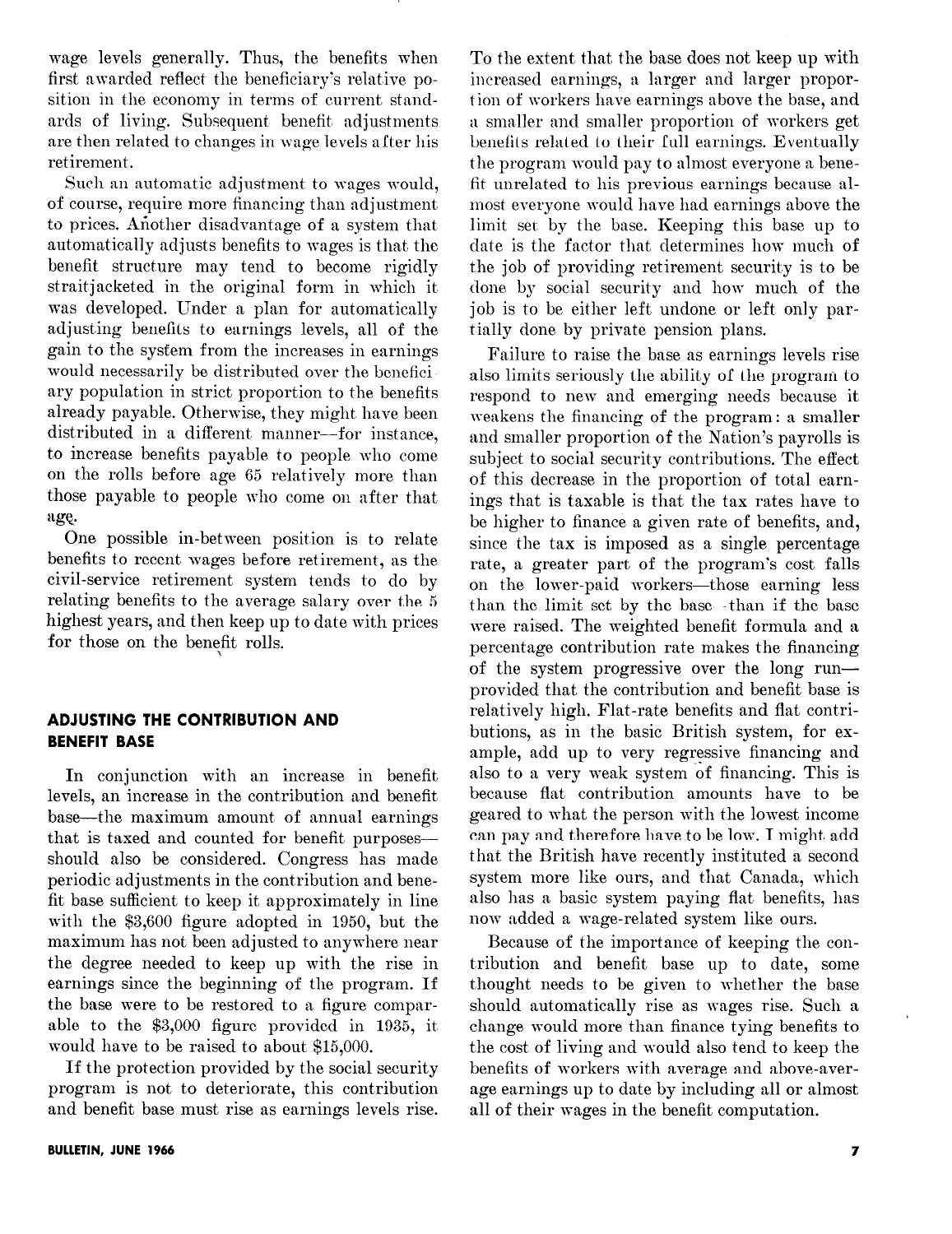### GENERAL REVENUE CONTRIBUTION

A general benefit increase any greater than the 7-percent increase of last year could not be financed by an increase in the contribution and benefit base alone.

For this purpose it would be necessary, in addition, to raise the contribution rates scheduled in the law or to introduce a government contribution. Various possibilities will be considered.

In considering a government contribution it should be borne in mind that in order to make the social security program quickly effective in its early years, Congress decided to provide full-rate benefits to people who were already old when their work was first covered under the program, even though only a small percentage of the actual cost of the benefits payable to these people was met by the contributions they and their employers paid. This was sound public policy, necessary to help prevent widespread want and destitution and to contribute to the social and economic security of the Nation as a whole. But it has meant that the excess of the value of benefits over the value of the contributions in the early years of operation will be financed from future contributions. As a result, future generations of covered workers will get protection that is worth less than the combined employer-employee contributions with respect to their earnings, since some part of these combined contributions will necessarily go to meet part of the cost of paying full benefits in the early years. It is true that future generations of workers will get protection that is worth at least as much as the value of their own contributions. Nevertheless, there is some merit in meeting the cost of paying full benefits in the early years through a contribution from the general revenues so that all of the employer and employee contributions with respect to workers now young can be used to pay their benefits when they retire. Since the employer contribution in part, at least, is shifted to workers in the form of lower wages, it might be more equitable to finance from general taxation part or all of the so-called "accrued liability" resulting from payment of full benefits to the first generation of covered workers and so introduce another element of progressivity into the financing of the program.

The idea that the accrued liability costs could be met from general revenues is not a new one.

on Federal Staff Retirement Systems, which the President endorsed and transmitted to the Congress on March 7, used similar reasoning concerning the civil-service retirement system. They recommended that the financing of the civil-service retirement system should be based on the theory that the contributions of employees and of the Federal agencies, as employers, should fully meet the system's normal cost-that is, the combined employee-agency contributions should be at a rate that would have to be paid over the working lifetime of new entrants to the system to pay for the benefits provided under current law, and the Government should finance the accrued liability by direct appropriations. The "normal cost" of social security is about two-thirds of the total costs over the long run so that, if general revenues were to take care of the entire one-third attributed to accrued liability, about one-half again as much money as at present would be available for program improvements. Another way of looking at such a government contribution is that it is in lieu of the interest that would have been available from full reserve financing. Contribution rate increases are also, of course, a possibility. These would be additions to the present employee contribution schedule, which for cash benefits rises from 3.85 percent this year to 4.85 percent in 1973, with the employer paying a like amount. Contribution rates for hospital insurance will be an additional  $\frac{1}{2}$  of 1 percent next year and will rise to  $\frac{6}{10}$  of 1 percent in 1987

It is, for example, part of the reasoning behind the government contribution in the British system and was mentioned by the Committee on Economic Security  $-$  the Committee that in 1934 recommended the establishment of the original program for the United States. Just recently in the United States the Cabinet Committee Report

### OTHER CHANGES

and later.

There are a number of other changes that might be considered, particularly changes designed to close gaps in the social security protection of workers and their families against loss of earnings due to disability. We will need to study also whether the Medicare program should be broadened to include additional social security beneficiaries-particularly disabled workers, as recom